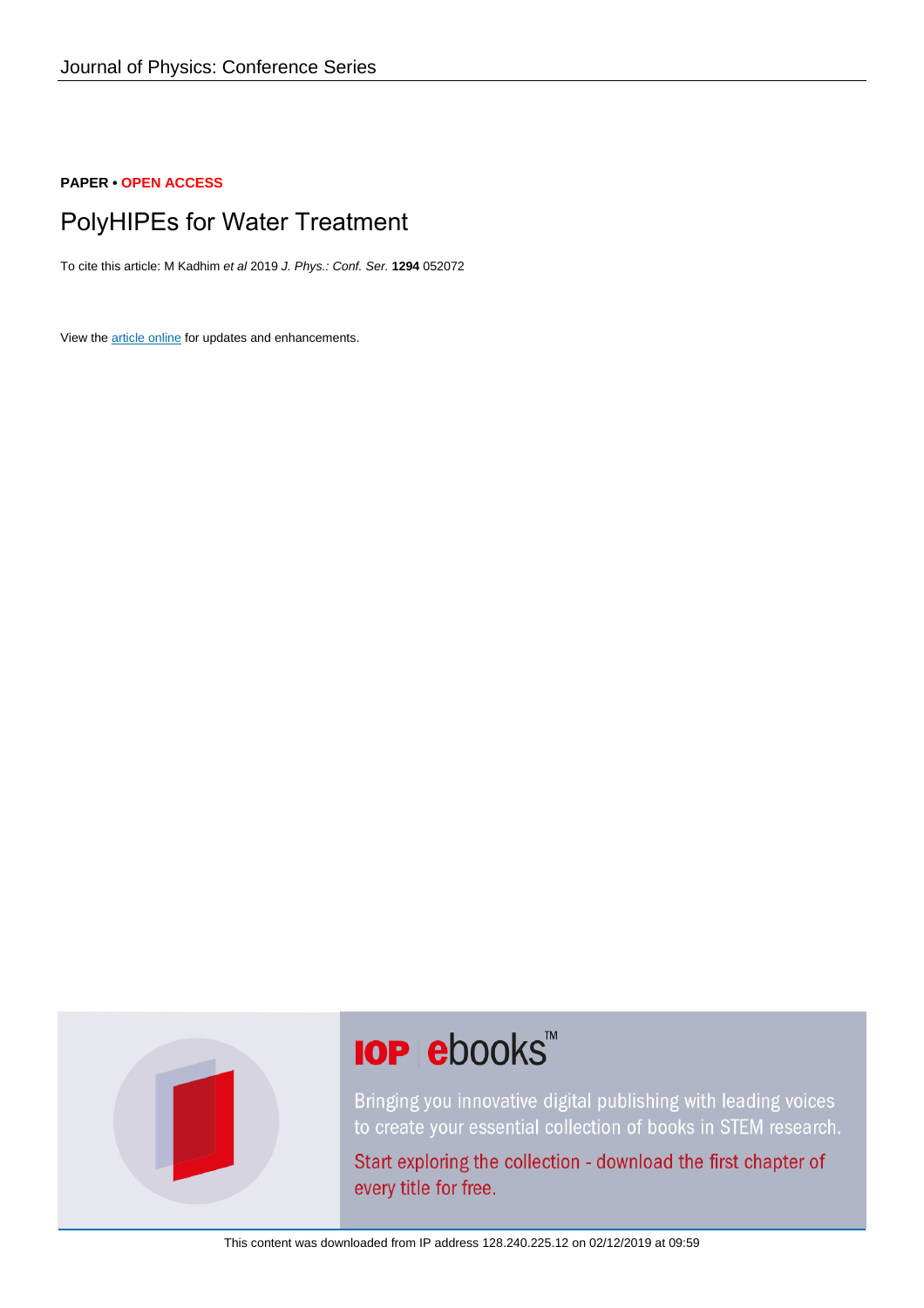# **PolyHIPEs for Water Treatment**

# $K$ adhim M<sup>1,2</sup>, Oila A<sup>1</sup> and Bull S J<sup>1</sup>

<sup>1</sup>Newcastle University, School of Chemical Engineering & Advanced Materials, Newcastle upon Tyne, NE1 7RU, UK

<sup>2</sup> University of Technology, Nanotechnology and Advanced Materials Research Center IRAQ

E-mail: [m.s.k.kadhim@newcastle.ac.uk](mailto:m.s.k.kadhim@newcastle.ac.uk)

**Abstract** PolyHIPEs (polymers synthesized within high internal phase emulsions) are porous materials with high specific surface area which suggests their use in ion exchange applications. We have successfully synthesized and functionalized such materials to make then hydrophilic by mixing an oil phase and an aqueous phase containing deionized water and sulphuric acid. The PolyHIPE samples were also subjected to a further microwaveassisted post-sulphonation process to increase hydrophilicity and water uptake. Post sulphonation results in a higher concentration of benzenesulphonic acid groups which are necessary for ion exchange. PolyHIPE beads processed in this manner were able to remove low concentrations (~20mg/l) of nickel and copper ions from solution with high removal efficiency (80-95%) depending on the initial pH of the water. However, recovery of the metal through regeneration at different pH levels was less successful.

**Keywords:** PolyHIPE, ion exchange, water treatment

#### **1. Introduction**

Wastewater treatment is used to remove heavy metals because they can have an adverse effect on human health (Molinari *et al*., 2008). Heavy metals such as nickel, cadmium and arsenic with different concentrations may be naturally available in water or they may originate from industrial processes.

Ion exchange, activated carbon, and nano-filtration are the three methods most widely used to remove heavy metals (Bowman *et al*., 2002; Verstraeten *et al*., 2003). Porous materials with high surface area that can be functionalized to bind to contaminant metal ions are expected to offer higher removal rates than other methods.

Due to their porous structure PolyHIPEs have high surface area which recommends their use in ion exchange applications (Hasan, 2013). Their use as ion exchange modules to remove metals from wastewater is most practical in a second filtration step after the removal of large diameter particulate contaminants otherwise, the PolyHIPE structure could be completely clogged by these large particles. The structure of PolyHIPEs consists of interconnected micro- and nano-pores which provide a very high surface area after the polymerization process. During the preparation, the material consists of an aqueous dispersed phase (internal phase) which creates the pores and a continuous oil phase (external phase) which creates the polymer walls between them. The ratio oil to aqueous phase should be at least 76% (Cameron, 2005; Boujelben *et al*., 2009). After polymerization this material can be treated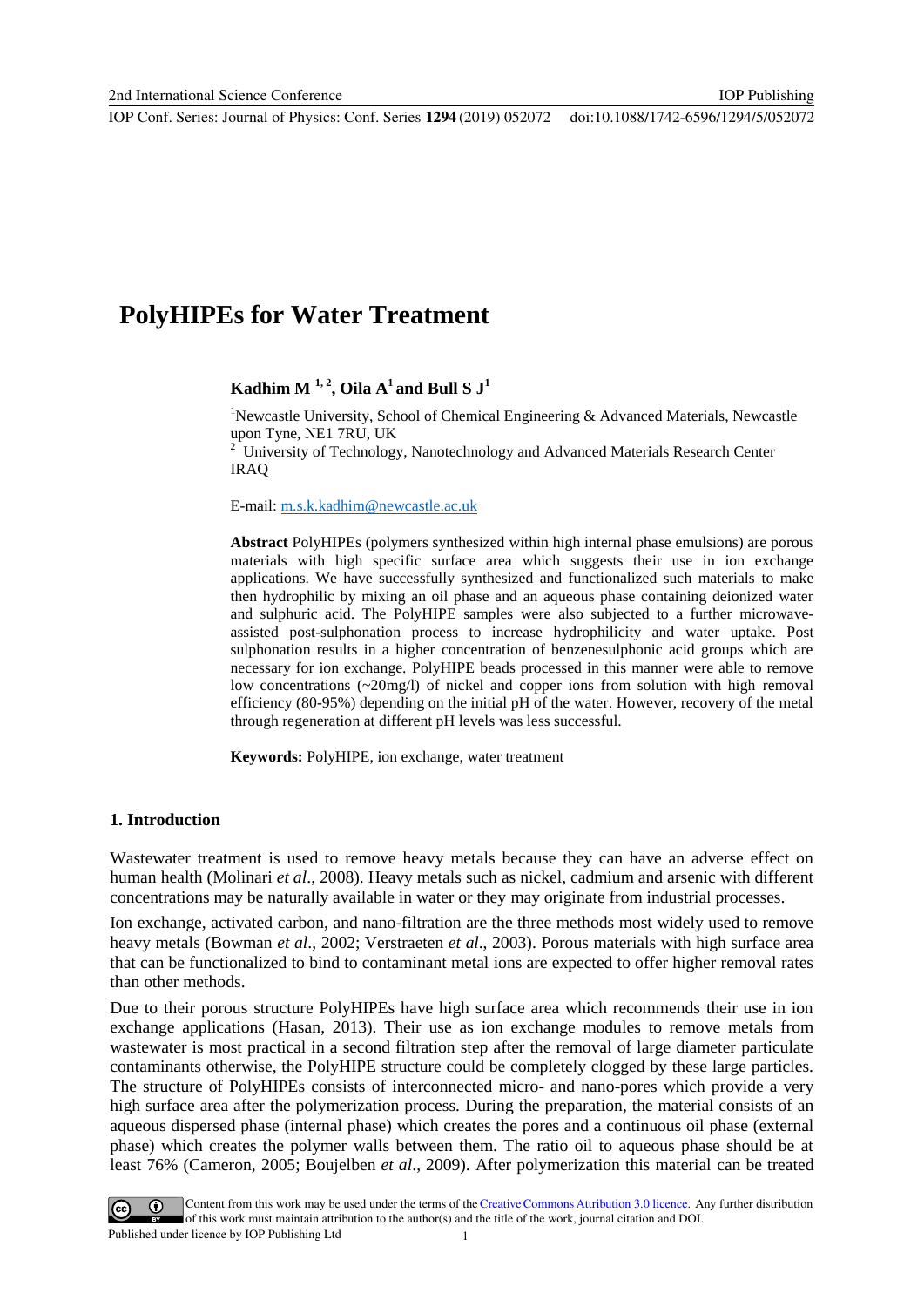2nd International Science Conference IOP Conf. Series: Journal of Physics: Conf. Series **1294** (2019) 052072 IOP Publishing doi:10.1088/1742-6596/1294/5/052072

with sulphuric acid to functionalize the surface (post-sulphonation process). The surface converts from hydrophobic to hydrophilic, so the porous polymer can absorb water (Cameron, 2005). After sulphonation the PolyHIPE becomes acidic due to the formation of  $SO<sub>3</sub>H$  groups in its structure (Yee *et al*., 2013). These groups are bonded to the PolyHIPE surface and their amount depends on the degree of sulphonation (Bhumgara, 1995).

The process of manufacture of polyHIPEs is based on creating a high internal phase emulsion (HIPE) by dosing controlled amounts of the aqueous phase into the oil phase with continuous mixing. During mixing a significant reduction in the aqueous droplet size occurs (Krajnc *et al*., 2005; Boujelben *et al*., 2009). The oil phase, which can be polymerized, provides the continuous phase which surrounds the aqueous droplets. The ratio between the two phases is a very important parameter in determining the structure of the resulting PolyHIPE (Jimat, 2011). The mixing processes puts the continuous phase in a low energy state creating a thin film between these droplets. Increased mixing times usually lead to a reduction in the pore size. During polymerization, the contraction that takes place in the oil phase leads to the formation of interconnecting pores as the pore walls are ruptured. New windows between the neighboring pores can be generated in the PolyHIPE by washing the samples in order to remove the aqueous phase, any surfactants and unreacted monomer.

In this study, sulphonated PolyHIPEs have been tested as ion exchangers for the removal of nickel  $(Ni^{2+})$  from a standard solution. The PolyHIPEs were prepared from polystyrene because the phenyl groups act as active sites for sulphonation; the hydrophilic properties of PolyHIPEs can be controlled through the sulphonation process which takes place on these sites (Cameron, 2005). In situ sulphonation was achieved by the addition of sulphuric acid to the aqueous phase whilst postsulphonation was also used to increase the concentration of Sulphur groups after polymerization.

# **2. Experimental Method**

# *2.1. PolyHIPE Preparation*

PolyHIPEs were prepared using a previously described method (Akay *et al*., 2005). Here, the aqueous phase consists of 1% potassium persulphate as a free radical initiator and 5% sulphuric acid in distilled water. The oil phase contains 76w/w% styrene monomer, 14w/w% divinylbenzene (DVB) crosslinker, and 10w/w% Sorbian monolete (Span 80), non-ionic surfactant with low hydrophilic-lipophilic balance. Both phases were added to a stirred tank under a stirrer speed of 300 rpm. The oil phase was initially added to the tank and thee aqueous phase was slowly added to the oil phase by using a peristaltic pump with 20rpm flow rate under conditions of continuous stirring. After the addition of the aqueous phase was complete the stirring continued for another different times (between ten and thirty minutes) to generate a stable emulsion with different droplet size. The emulsion formed was transferred to a 50 mL container (a falcon tube) with a diameter of 2.6 cm. Subsequently, the container was placed inside an oven and the temperature was increased to 60 °C to enable polymerization in a 12h period. Disc samples of 5-7 mm thickness were cut from the monolithic PolyHIPE and then washed with isopropanol by using a soxhlet. Then, they were dried on a paper towel overnight in a fume cupboard. For in-situ sulphonation samples these discs were cut into 1 cm beads to use for the filtration process. For the post-sulphonation process the disc samples were soaked in concentrated sulphuric acid (98%) for three hours before being transferred to the plate of a microwave oven. Samples were microwaved at 650W for 60 seconds, 30 seconds on each face. Finally, the soxhlet washing and drying processes were applied again to remove any unreacted acid.

# *2.1. 1.PolyHIPE Characterization*

In situ and post-sulphonated samples, synthesized with different mixing times (10, 15, 20, 25 and 30 minutes) were used to measure the water uptake by immersing them in water for 48 hours and measuring their weight gain.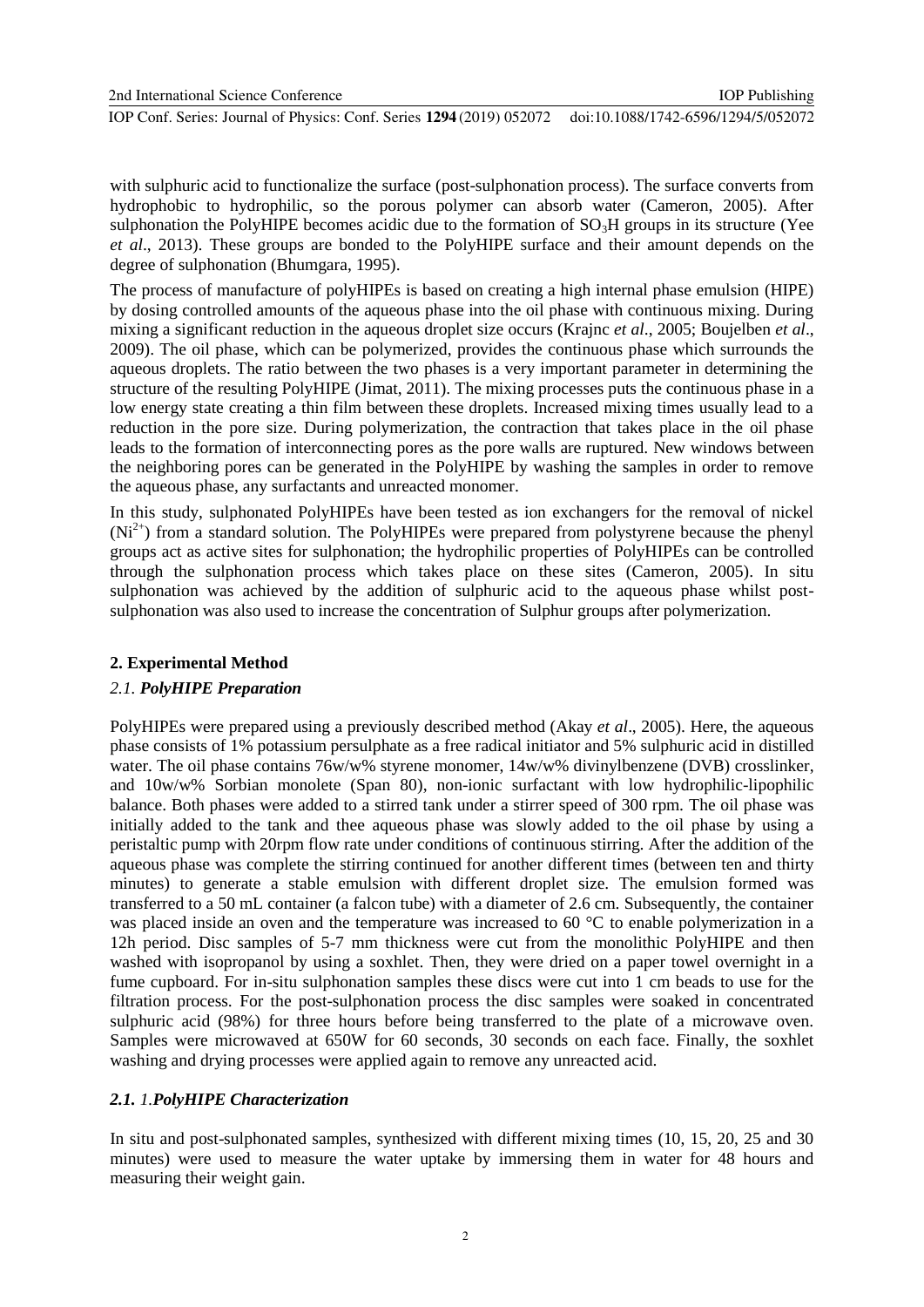The structure of the PolyHIPEs was observed with a Philips Field Emission Gun (FEG) scanning electron microscope and, in order to investigate the influence of sulphonation on the micropore size and distribution. The specific surface area as well as the nanopore size distribution were determined using the Brunauer-Emmet-Teller (BET) method in a Thermo Scientific Surfer.

The functional groups present in the samples were determined using a Fourier transform infrared spectrometer (Varian 800 FT-IR)

# *2.1. 2.Ion Exchange Experiments*

Nickel Nitrate  $Ni(NO_3)_2.9H_2O$  (Merck) was used to prepare the standard solution to generate the nickel ions. Sodium hydroxide (NaOH) and hydrochloric acid (HCl) were used to control the pH. Copper solution??? Starting solutions with a total metal ion concentration of 20mg/l were used throughout.

The ion exchange experiments were carried out by using a tube 7 cm in diameter and 70 cm height filled with polyHIPE beads. A plastic disc with an opening of 1 cm diameter was placed at the lower part of the tube to retain the beads. A fixed volume of deionized water containing nickel and/or copper ions was recirculated through the filter bed for 8 hours using a peristaltic pump. In order to increase the contact time between water and PolyHIPE the flow of water was kept low (drop by drop) at all times by adjusting the inlet and outlet valves.

After the experiments the solution was filtered using a 0.2 micrometers microfilter to remove any eventual particles that resulted from the experiment (chiefly polyHIPE debris). The concentration of nickel or copper in the solution after the ion exchange experiments was measured using inductivelycoupled plasma optical emission spectrometry (PerkinElmer Optima™ 7300 DV ICP-OES instrument). The concentration of anions in the solution was measured with a Dionex ICS-1000 ion chromatograph.

# **3. Results and Discussion**

# **3.1 PolyHIPE characterization**

# **3.1.1 SEM Analysis**

The SEM images shown in Figure 1 confirm the existence of primary and secondary pores as well as their interconnectivity in the PolyHIPE structure. Smaller pores are observed in the walls of the larger pores. By comparing the two SEM images it can be concluded that post-sulphonation does not change the microstructure structure significantly. However, energy dispersive x-ray microanalysis in the SEM of similar areas shows that sulphur is present in both the in situ and post-sulphonated sampled but its concentration is greatly increased by the post sulphonation process. The original aim of the in situ sulphonation process was to reduce the number of process steps and hence the cost of the material and the question remains if this can be done without sacrificing performance.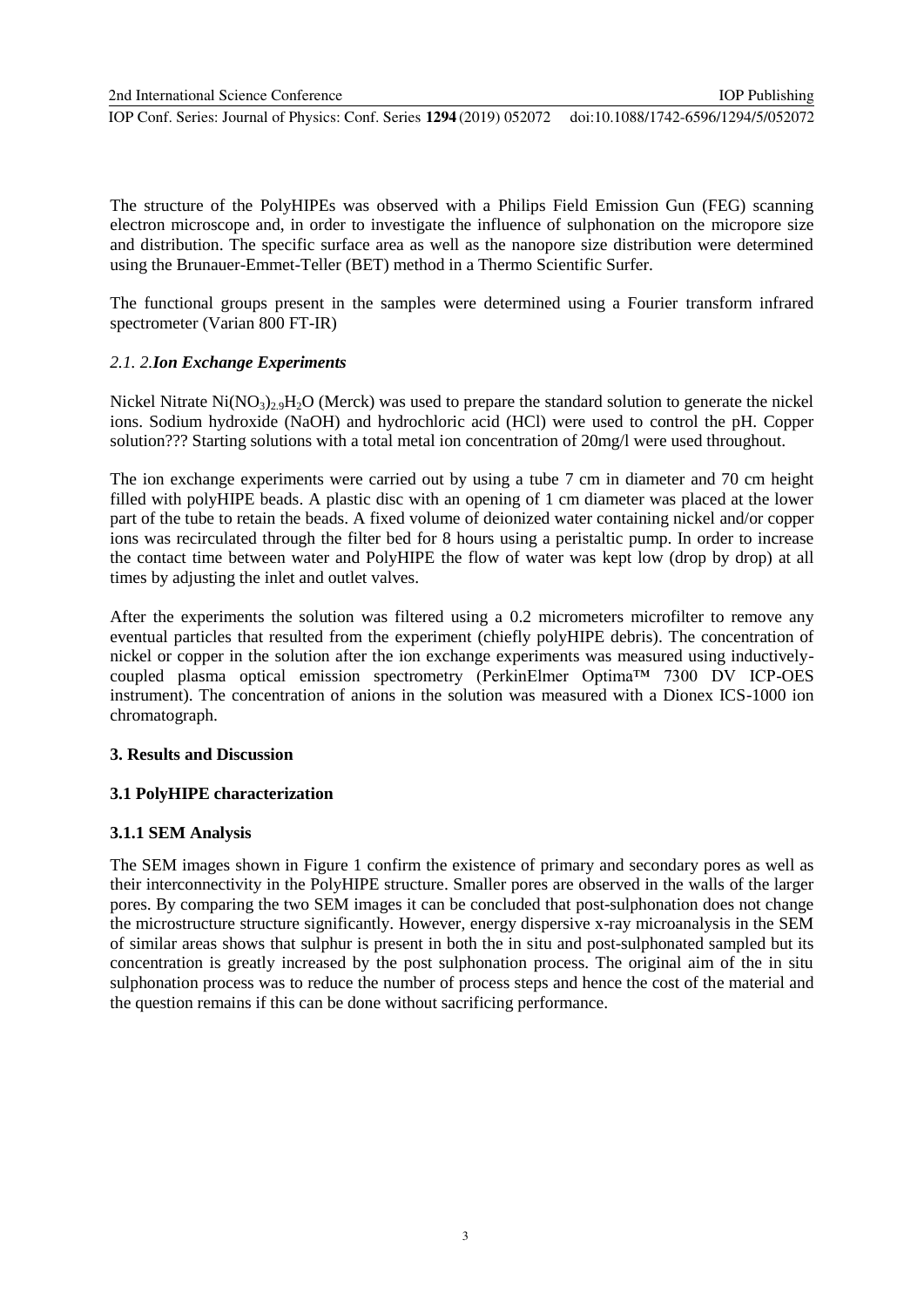

**Figure 1**. SEM images showing the pore structure of PolyHIPEs (a) In situ sulphonated, (b) Post-sulphonated.

#### **3.1.2 BET Measurements**

Figure 2 show that the adsorption isotherm for in situ sulphonated polyHIPE after ten minutes mixing time is rapidly increasing which is related to macropores of large size, and there is no hysteresis in any isotherm due to the macropores being more significant than mesopores [\(Sing, 1985\)](#page-12-0) in dictating behaviour. This agrees with the microstructure in SEM images as shown in Figure 1. The Surface area was measured from these curves and it was 9.96  $m^2/g$  while pore size was 0.005 µm and Pore volume was  $0.01 \text{ cm}^2/\text{g}$ .



**Figure 2**. Isotherm plot for surface area and pore size analysis for PHP sample produced with 10 (min) mixing time after in situ sulphonation.

The specific surface area increased from 9.96 m<sup>2</sup>/g for the in situ-sulphonated samples to 11.9 m<sup>2</sup>/g for the post-sulphonated ones while the average pore volume did not vary significantly: from 0.013 cm<sup>3</sup>/g for in situ-sulphonated to  $0.015 \text{ cm}^3/\text{g}$  for post-sulphonated samples. These nanopores are in the surface of the micropore walls in Figure 1. There was no significant variation in the nanopore size with mixing time.

# **3.1.3 FTIR Analysis**

The FTIR analysis shows that the sulphonation processes have been able to introduce Sulphur functionality into the polyHIPE (Figures  $3$  and  $4$ ). The groups that appear around  $1150 \text{cm}^{-1}$  are due (S=O) stretching. The (S=O) stretching peaks for post sulphonated PolyHIPE are much higher intensity than the samples with in situ sulphonation. There are also aromatic groups arising from the styrene monomer in the structure which provide the attachment points for the active  $SO_3H$  ion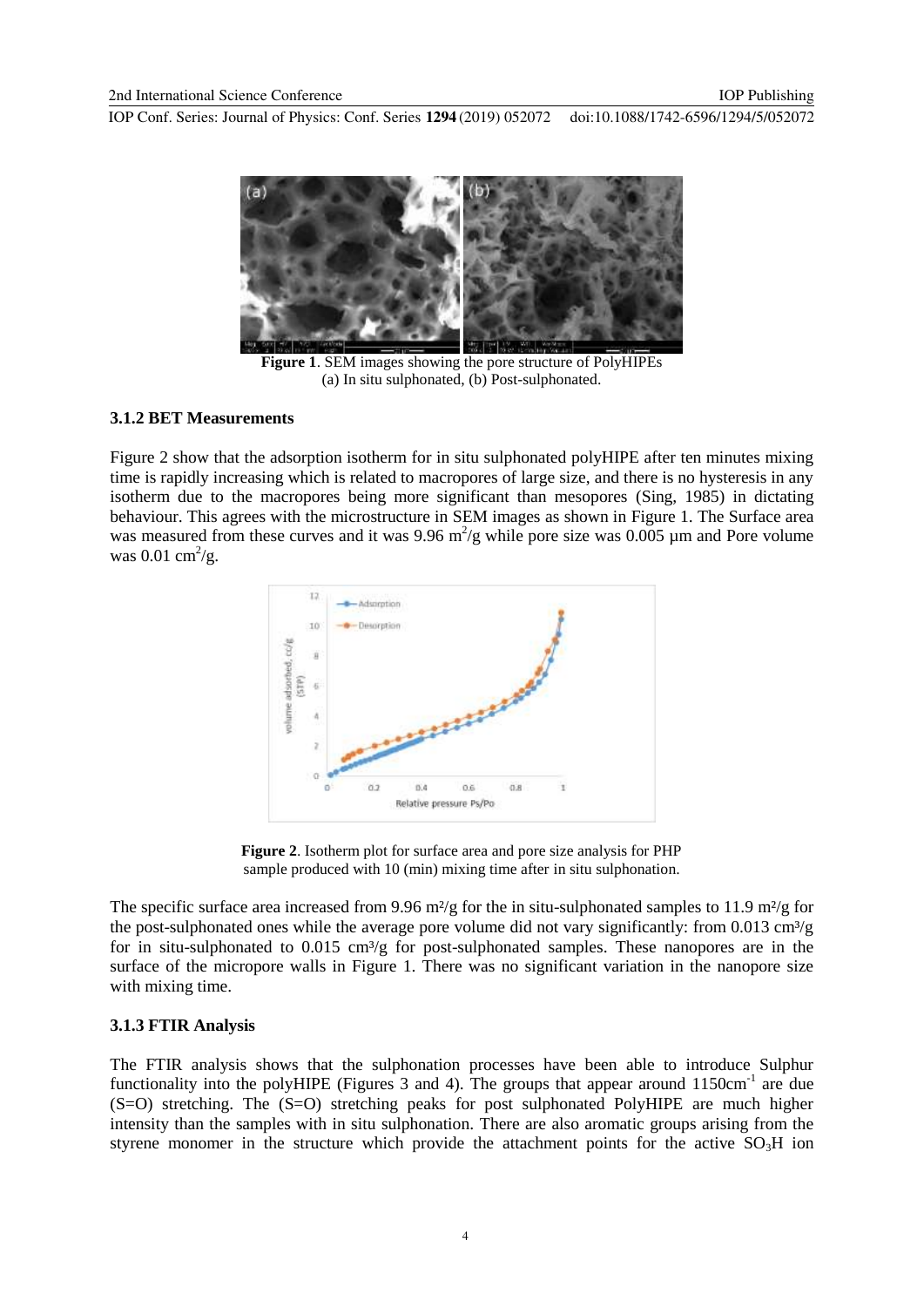exchange sites. Thus the benzesulphonic acid groups which are important for ion exchange are present in this material.



**Figure 3.** FTIR spectrum for the PolyHIPE with 10 minutes mixing time with in situ sulphonation.



**Figure 4.** FTIR spectrum for the PolyHIPE with 10 minutes mixing time after post sulphonation.

#### **3.1.4 Water uptake**

Given the higher degree of sulphonation, the water uptake was higher for the post-sulphonated samples as shown in Figure 5. The in situ sulphonated material is not completely hydrophobic so will absorb water but the water penetration is slower and more unreliable than the post-sulphonated material.



**Figure 5**. Water uptake measurements.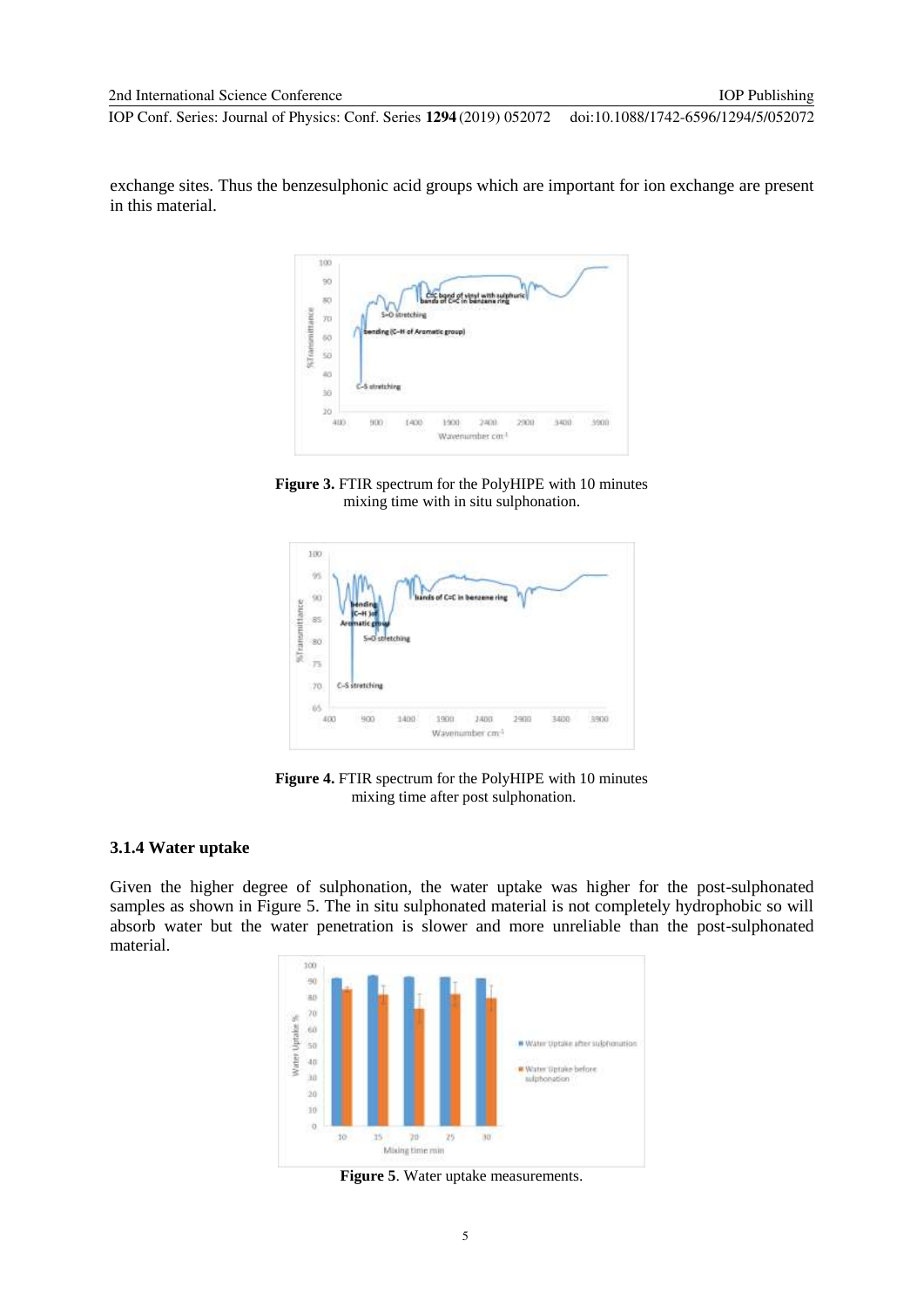IOP Publishing

# **3.2 Filtration studies**

Since there was little difference in structure with mixing time for any samples filtration studies were undertaken with 10min stirring time samples Only post-sulphonated samples were used due to the increased Sulphur uptake and the higher number of potential ion exchange sites for filtration.

Samples were exposed to a solution containing 20mg/l metal ions for 8 hours and the change in metal ion concentration in the solution was determined by ICP and the metal accumulated in the solid determined was determined by XRF.

Two different trial solutions were initially analysed:

- 1. 20mg/l nickel solution
- 2. 20mg/l copper solution

# **3.2.1 Metal take-up Analysis**

#### **3.2.1.1. Nickel**

ICP studies indicate that most of the nickel was removed from solution – solution concentration reduced to 1 or 2mg/l from the 20mg/l standard. X-ray fluorescence measurement was done to determine the concentration of nickel in the solid beads from a trial experiment. Standard samples with known concentration were used calibrate concentration – the reliability of these standards is a significant source of error which is about 25%. In one sample there was 0.26±0.06 mg of nickel in the PolyHIPE sample demonstrating that the material has acted as an absorber. However, there was 1mg nickel in the starting solution so the measurement does not represent the complete loss of metal from the solution. This could be due to variations in nickel concentration in the analysis volume as well as experimental error. Using the solid accumulation measured in the beads is not sufficiently accurate to judge the performance of the polyHIPE.

# **3.2.1.2 Copper**

In the filtration process 50ml of copper solution with 20mg/l was used. The ICP test shows that the majority of copper is bound with the PolyHIPE beads after the sulphonation process with little or no copper remaining in solution. X-ray fluorescence analysis was done to measure the concentration of copper in the solid beads. The results indicate there is 1.44 mg of copper in the PolyHIPE sample, this supports the ICP results which show that most of the copper is bound with the beads. The amount of copper in the sample is greater than the total amount in the solution (1mg) probably due to a combination of experimental error and other sources of copper contamination

Given the errors in analysis of the solid samples the change in solution ion concentration measured by ICP has been used to judge the efficiency of the filtration process.

# **3.2.2 Removal Efficiency**

The removal efficiency was calculated after filtration by using PolyHIPE beads after postsulphonation with three solutions containing  $(Ni^{2} (20mg/l), Cu^{2} (20mg/l)$  and  $(Ni^{2} (10mg/l) + Cu^{2}$ (10 mg/l)) respectively. Each system will be discussed in individual sections where the removal efficiency was calculated according to equation 1 below.

Removal efficiency 
$$
RI(\%) = \frac{ci - cf}{ci} \times 100\%
$$
 (1)

Ci: - Initial concentration of metal (mg/l)

Cf: - Final concentration of metal (mg/l).

Three experiments were done for each concentration.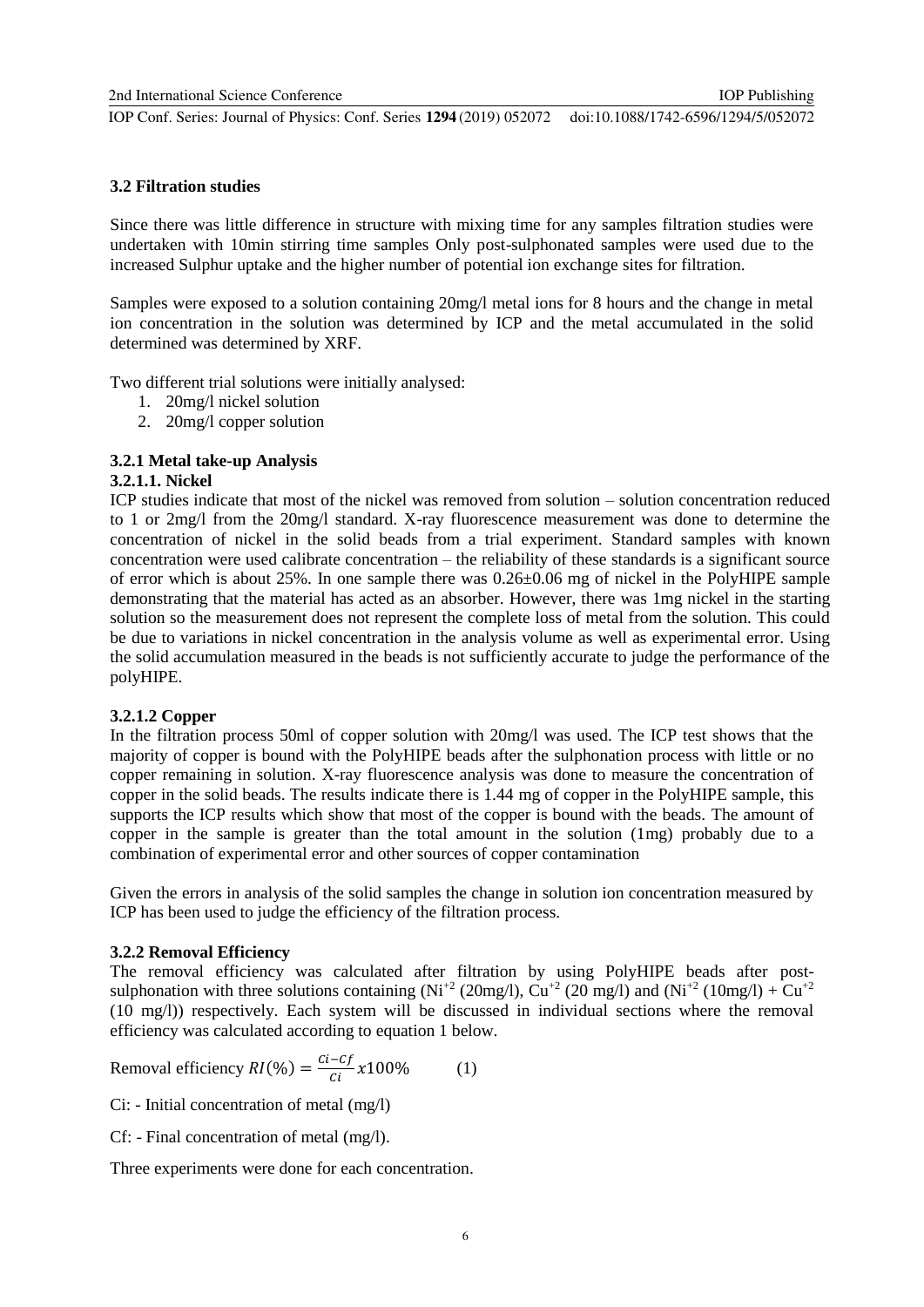IOP Publishing

#### **3.2.2 Nickel Removal Efficiency**

The nickel removal efficiency increases with the pH of the solution as shown in Figure 6. This may be due to a reduced competition between  $H^+$  and the active sites (SO<sub>3</sub>H) groups which are available in the PolyHIPE structure. Changing the pH of the solution can also lead to the formation of new compounds such as nickel hydroxide which is generated at pH 8.2 [\(Gupta et al., 2003\)](#page-12-1). Therefore, a small removal efficiency increase after pH 8 is observed.

The interaction mechanism between Benzenesulfonic acid groups and nickel follows equation 2 and 3 [\(Cheremisinoff, 2001\)](#page-12-2). The best removal efficiency was at pH 8 (0.83) but this was still above the acceptable limit specified by the world Health Organization which is about 0.07 mg/l [\(Edition, 2011\)](#page-12-3).

$$
2(R - SO_3H) + NiSO_4 \rightarrow (R - SO_3)2Ni + H_2SO_4
$$

$$
(2)
$$

(3)

$$
NR - SO_3H + M^{n+} \rightarrow (R - SO_3)n M^{n+} + nH^+
$$



**Figure 6**. Nickel removal efficiency function of the pH of the solution.



**Figure 7**. The concentration of anions in the solution after ion exchange.

The concentration of anions in the filtered solution was measured using ion chromatography as a function of the pH of the solution is shown in Figure 7. Sulphate ions are released from the sulphonated polyHIPE at low pH. The concentration of nitrate ions from the standard nickel solution does not vary very much with pH and other ion concentrations are minimal.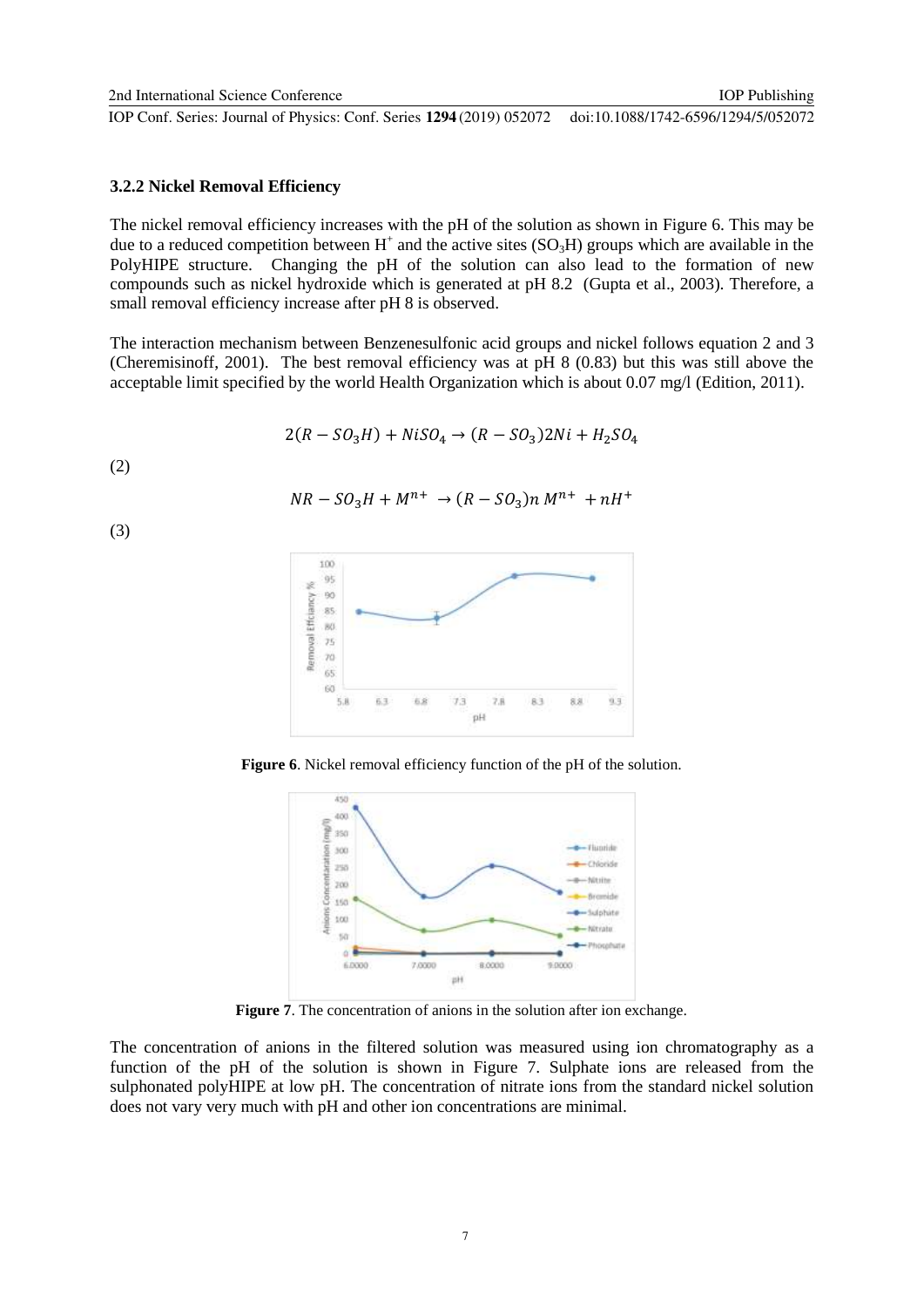IOP Publishing

#### **3.2.3 Copper Removal Efficiency**

The removal of copper by post-sulphonated polyHIPE follows the mechanism shown in equations 2 and 3, in that Benzenesulfonic acid replaces two hydrogen ions  $(H<sup>+</sup>)$  with copper ions. However, from [Figure](#page-8-0) it can be seen that, the removal efficiency increases with increasing pH and the maximum value was at pH 9 where it reaches values specified by the World Health Organization acceptable concentration Guideline value which is (2mg/l) [\(Edition, 2011\)](#page-12-3). In the pH range 6.2 to 6.8 copper hydroxide (Cu  $(OH)_{2}$ ) starts to form [\(Vengris et al., 2001\)](#page-12-4). Therefore, the removal efficiency decreases above pH 7. The high removal efficiency at pH 9 might be due an insufficient amount of copper in solution for precipitation processes [\(Arai, 2008,](#page-12-5) [Eick and Fendorf, 1998,](#page-12-6) [Rajapaksha et al., 2012\)](#page-12-7). However, there are enough free ions in the solution to participate in the ion exchange process.



**Figure 8**. Removal efficiency of copper with pH

#### <span id="page-8-0"></span>**3.2.4. Binary System Removal Efficiency**

In this experiment both nickel and copper ions were in the solution before filtration and the ratio was 50/50 for each one (10mg/l Ni<sup>2+</sup> and 10 mg/l Cu<sup>2+</sup>). The removal efficiency behaviour of the two metals is shown in figure 9 and follows approximately the behaviours as the same single metal ion system when the concentrations of these metals was 20 mg/l as shown in figure 6 and figure 8, except at pH 8 when the removal efficiency for nickel is at minimum value instead of constant in the single system which may be attributed to the formation of cooper hydroxide at pH between 6.2 and 6.8, which is less than the pH required to form nickel hydroxide (pH=8.2) [\(Vengris et al., 2001,](#page-12-4) Gupta et [al., 2003\)](#page-12-1). This copper hydroxide may act as barrier between nickel and the active sites. At pH higher than 8 and close to 9.5 the amount of nickel and copper in solution may not be enough for the precipitation processes, because the precipitation process required a certain minimum concentration of metal in the water to occur [\(Arai, 2008,](#page-12-5) [Eick and Fendorf, 1998,](#page-12-6) [Rajapaksha et al., 2012,](#page-12-7) [Gupta et al.,](#page-12-1)  [2003,](#page-12-1) [Ismail et al., 2012\)](#page-12-8). Thus there were more free ions in the solution which participate in the ion exchange process leading to an increase of the removal efficiency.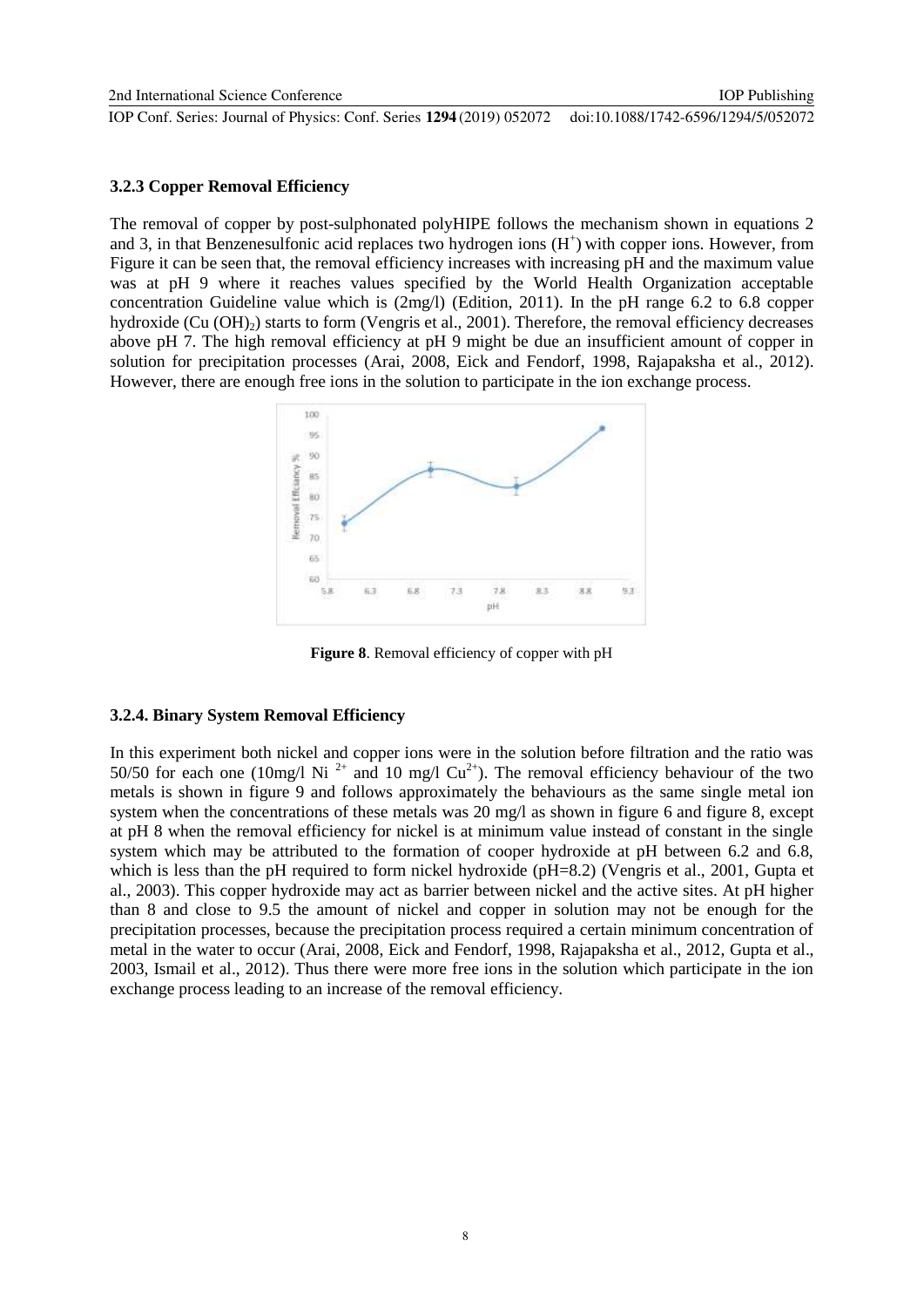

**Figure 9.** Removal efficiency of copper and nickel in a binary system with pH.

#### **3.3. Regeneration**

The regeneration process was done for the three systems nickel, copper and the binary system investigate the ability to recover the metals from the absorber by using solutions with different pH values.

#### **3.3.1. Nickel Regeneration**

Three different aqueous solutions with different pH (1, 5, and 11) were used to regenerate the PolyHIPE beads after the nickel filtration process. Cation concentrations were measured by ICP whilst anion concentrations were measured by the ICS-1000 (Ion Chromatography System) in the solution after regeneration. The results show that the anion concentration is below the assessable limit specified by the world health organization guideline. The sulphate which came from unreacted sulphuric acid during the sulphonation process and nitrate that came from nickel nitrate which was used to prepare nickel standard solution remain at the same concentration after regeneration. However, only a small amount of nickel was recovered during regeneration. [Figure](#page-9-0) shows that, with solution pH 5 the highest amount of nickel was recovered from the PolyHIPE which was about 0.5 mg/l but it is still a low value compare with the estimated value if all nickel in the bead is removed which is approximately 16.5 mg/l.



<span id="page-9-0"></span>**Figure 10.** The ratio of nickel which is removed during regeneration compared to the initial nickel concentration for PolyHIPE beads at different pH

.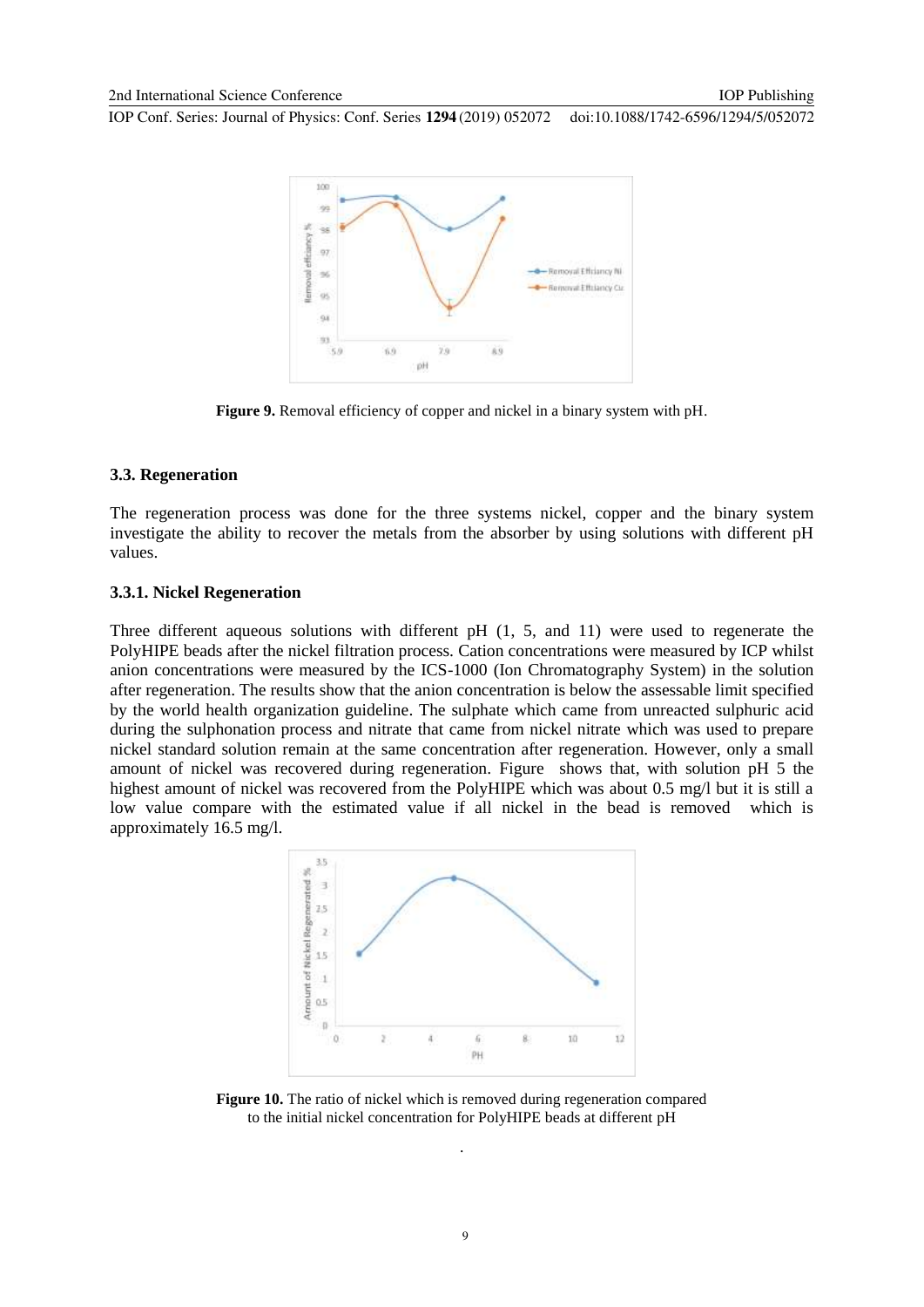IOP Publishing

# **3.3.2. Copper Regeneration**

Regeneration experiments for copper were done using solutions with different pH values (3 and 11) than was used to recover the nickel from PolyHIPE beads after filtration. The amount of copper in solution regenerated at high pH is higher than at low pH (Table 1) but it is still very low compared with the amount copper inside PolyHIPE beads which if it were all to be removed would be about 16.50 mg/l when the initial concentration for the copper before filtration was 20 mg/l.

|    |    | Sample C.Cu before filtration C.Cu after regeneration |
|----|----|-------------------------------------------------------|
| pH |    |                                                       |
|    | 20 | $1.069 + 1.07$                                        |
|    | 20 | $0.288 - 0.24$                                        |

**Table 1**. The concentrations of copper in (mg/l) after regeneration with high and low pH solution.

As with Nickel there is not much copper removal from the PolyHIPE during regeneration so this would suggest it is only suitable for a single use filter. An alternative method to extract copper from the PolyHIPE needs to be developed.

#### **3.3.3. Binary System (Nickel and Copper) Regeneration**

The regeneration process for the PolyHIPE beads after filtration was done by using solutions with different pH values (11 and 3), and because the initial concentration for both metals was less than single system which is (10 mg/l) the amount of nickel and copper which is recovered from the beads was less as well as shown in table 2, and is still a low value compared with the initial concentration of the metals.

**Table 2.** The concentrations of nickel and copper in (mg/l) after regeneration with high and low pH solution for the binary system.

|    |                 | Sample pH C. before filtration C. After regeneration for nickel C. After regeneration for copper |
|----|-----------------|--------------------------------------------------------------------------------------------------|
|    | $0.1575 - 0.05$ | $0.011 + 0.006$                                                                                  |
|    |                 |                                                                                                  |
| 20 | $0.165 + 0.06$  | $0.022 + 0.01$                                                                                   |

Although nickel is preferentially removed from the PolyHIPE the amount removed is small so this method of recovery is not suitable to extract the metal from the PolyHIPE and the filter would be single use as stated previously.

## **4. Conclusions**

The polyHIPEs produced at low stirring times have larger interconnected pores and as a result they have higher water uptake capability.

Sulphonated polyHIPEs show good removal efficiency for Nickel and copper from a standard solution. The removal efficiency increases with the pH up to a value of pH=8 then it sharply increased due to the formation of metal hydroxides. At lower pH there is greater release of sulphate from the sulphonated polyHIPE. Thus these materials are most suitable for ion exchange filtration if the pH can be controlled at 8.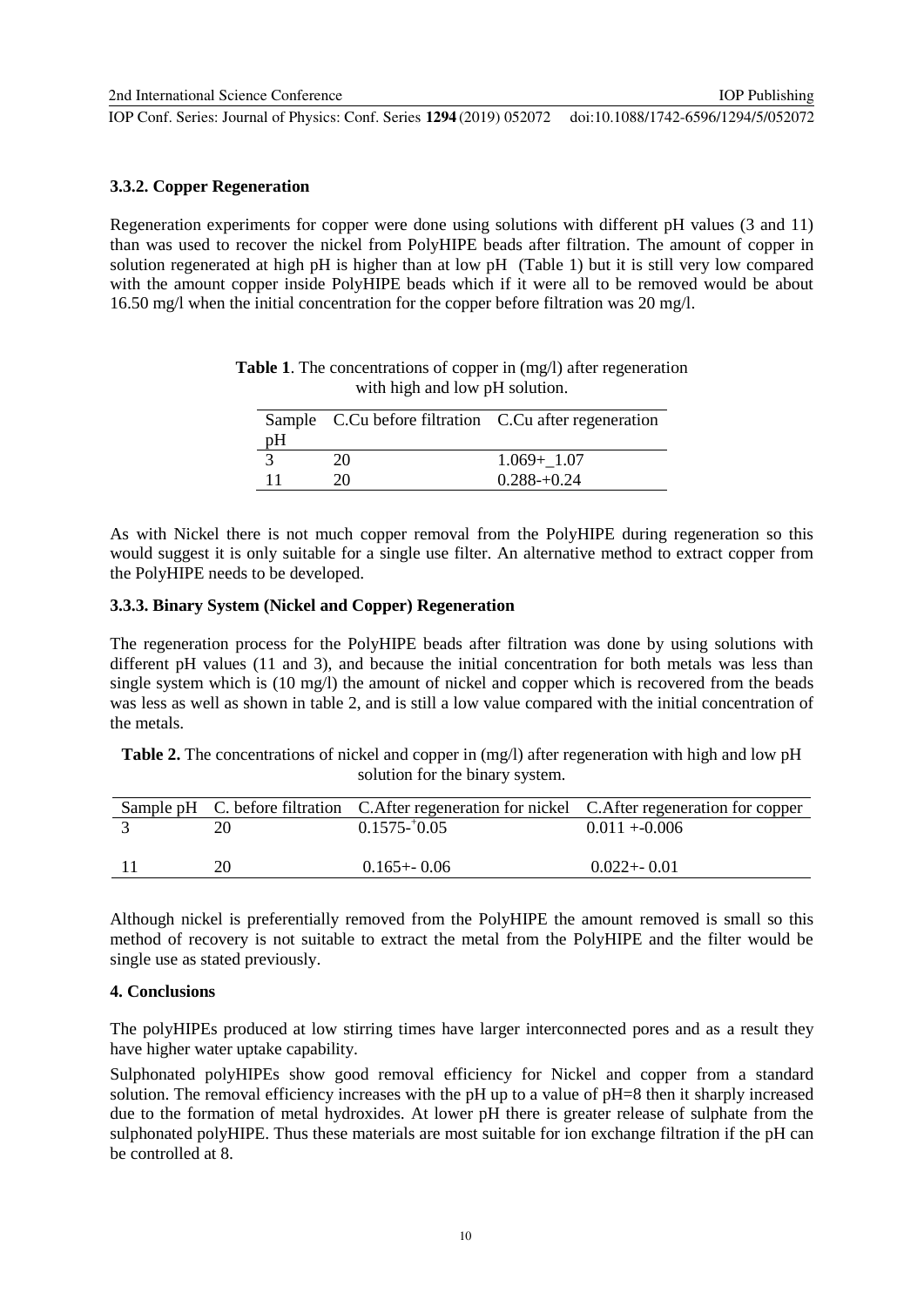#### **Acknowledgment**

MK would like to thank his sponsor, ministry of higher education in Iraq, Iraqi Cultural Attaché - UK for all support. At Newcastle University, School of Chemical Engineering and Advanced Materials, the technical support of Neville Dickman and Rob Dixon is acknowledged.

# **References**

- [1] Akay K., Erhan E., Keskinler B. (2005), Bioprocess intensification in flow‐through monolithic microbioreactors with immobilized bacteria, *Biotechnology and bioengineering* **90**(2): 180- 190.
- [2] Ashbolt N. J. (2004), Microbial contamination of drinking water and disease outcomes in developing regions, *Toxicology* **198**(1): 229-238.
- [3] Bhumgara Z. (1995), Polyhipe foam materials as filtration media, *Filtration & separation* **32**(3): 245-251.
- [4] Bowman J. C., Zhou J.L., Readman J.W. (2002), Sediment–water interactions of natural oestrogens under estuarine conditions, *Marine Chemistry* **77**(4): 263-276.
- [5] Burrows, A., Holman J., Parsons A., Pilling G., Price G. (2013), Chemistry<sup>3</sup>: Introducing Inorganic, Organic and Physical Chemistry, *Oxford University Press*.
- [6] Cameron N. R. (2005), High internal phase emulsion templating as a route to well-defined porous polymers, *Polymer* **46**(5): 1439-1449.
- [7] Cheremisinoff N. P. (2001), Handbook of water and wastewater treatment technologies, Butterworth-Heinemann.
- [8] Edition F. (2011), Guidelines for drinking-water quality." *WHO chronicle* **38**: 104-108.
- [9] El-Dessouky H., Ettouney H. (2002), Teaching desalination-A multidiscipline engineering science, *Heat Transfer Engineering* **23**(5): 1-3.
- [10] Gupta V.K., Ali I., Jain C.K., Sharma M., Saini V.K. (2003), Removal of cadmium and nickel from wastewater using bagasse fly ash—a sugar industry waste, *Water Research* **37**(16): 4038-4044.
- [11] Hasan, H. (2013), Preparation of novel composite PolyHIPE polymers and their applications in intensified removal of tars from syngas."
- [12] Ismail M.H.S., Zhang X.T., Adnan S.N. (2012), Application of Clinotptilolite in Removal Ofnickel (II) in Plating Wastewater, *World Applied Sciences Journal* **18** (5): 659-664.
- [13] Jimat D. N. (2011), Bioprocess intensification: production of a-amylase by immobilised Bacillus subtilis in porous polymeric polyHIPE.
- [14] Katsoyiannis I. A., Zouboulis A.I. (2002), Removal of arsenic from contaminated water sources by sorption onto iron-oxide-coated polymeric materials, *Water research* **36**(20): 5141- 5155.
- [15] Kearney M., Rearick D. E. (2003), Weak cation exchange softening: long term experience and recent developments, *Proceedings from the 32nd Biennial ASSBT Meeting, TX, USA*.
- [16] Krajnc P., Cameron N. (2005), Aryl acrylate based high‐internal‐phase emulsions as precursors for reactive monolithic polymer supports, *Journal of Polymer Science Part A: Polymer Chemistry* **43**(2): 296-303.
- [17] Molinari R., Poerio T., Argurio P. (2008), Selective separation of copper (II) and nickel (II) from aqueous media using the complexation–ultrafiltration process, *Chemosphere* **70**(3): 341- 348.
- [18] Pretsch, E., Buhlmann P., Badertscher M. (2009), Structure determination of organic compounds, *Springer*
- [19] Sing K. S. W. (1994), Physisorption of gases by carbon blacks, *Carbon* **32**(7): 1311-1317.
- *[20]* Stuart B. (2005), Infrared spectroscopy, *Wiley Online Library.*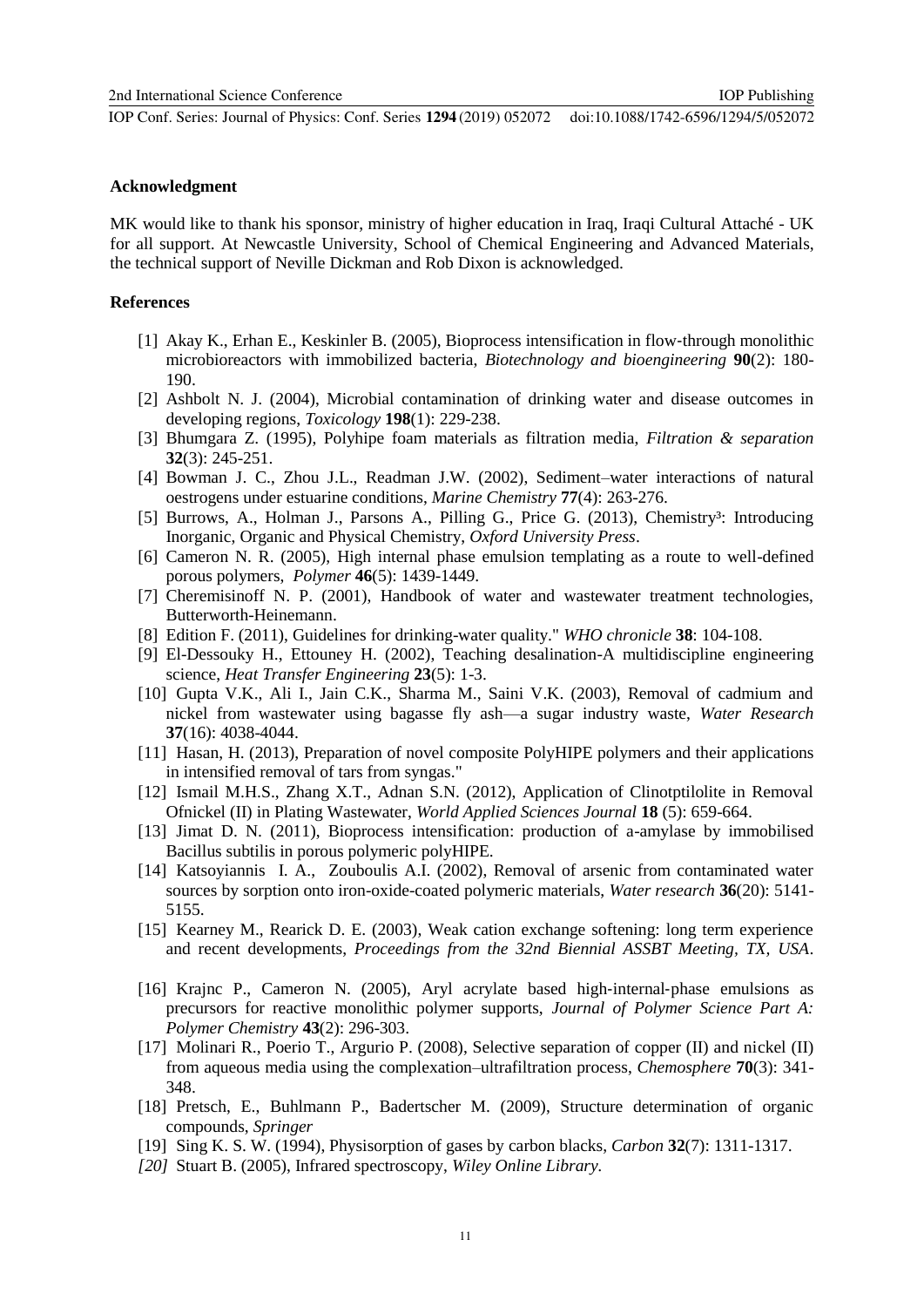- [21] Supply W. U. J. W. (2014), Sanitation Monitoring P., Progress on drinking water and sanitation: 2014 update, *World Health Organization*.
- [22] Verstraeten, I. M., Ingrid M., Heberer T, Vogel J.R., Speth T., Zuehlke S,. Duennbier U, (2003). Occurrence of endocrine-disrupting and other wastewater compounds during water treatment with case studies from Lincoln, Nebraska and Berlin, Germany, *Practice periodical of hazardous, toxic, and radioactive waste management* **7**(4): 253-263.
- [23] Yee, R. S. L., Zhang k., Ladewig B.P. (2013), the effects of sulfonated poly (ether ether ketone) ion exchange preparation conditions on membrane properties, *Membranes* **3**(3): 182- 195.
- <span id="page-12-5"></span>[24] ARAI, Y. 2008. Spectroscopic evidence for Ni (II) surface speciation at the iron oxyhydroxides− water interface. *Environmental science & technology,* 42**,** 1151-1156.
- <span id="page-12-2"></span>[25] CHEREMISINOFF, N. P. 2001. *Handbook of water and wastewater treatment technologies*, Butterworth-Heinemann.
- <span id="page-12-3"></span>[26] EDITION, F. 2011. Guidelines for drinking-water quality. *WHO chronicle,* 38**,** 104-108.
- <span id="page-12-6"></span>[27] EICK, M. J. & FENDORF, S. E. 1998. Reaction sequence of nickel (II) with kaolinite: mineral dissolution and surface complexation and precipitation. *Soil Science Society of America Journal,* 62**,** 1257-1267.
- <span id="page-12-1"></span>[28] GUPTA, V. K., JAIN, C. K., ALI, I., SHARMA, M. & SAINI, V. K. 2003. Removal of cadmium and nickel from wastewater using bagasse fly ash—a sugar industry waste. *Water Research,* 37**,** 4038-4044.
- <span id="page-12-8"></span>[29] ISMAIL, M. H. S., ZHANG, X. T. & ADNAN, S. N. 2012. Application of Clinotptilolite in Removal Ofnickel (II) in Plating Wastewater. *World Applied Sciences Journal,* 18**,** 659-664.
- <span id="page-12-7"></span>[30] RAJAPAKSHA, A. U., VITHANAGE, M., WEERASOORIYA, R. & DISSANAYAKE, C. B. 2012. Surface complexation of nickel on iron and aluminum oxides: A comparative study with single and dual site clays. *Colloids and Surfaces A: Physicochemical and Engineering Aspects,* 405**,** 79-87.
- <span id="page-12-0"></span>[31] SING, K. S. W. 1985. Reporting physisorption data for gas/solid systems with special reference to the determination of surface area and porosity (Recommendations 1984). *Pure and applied chemistry,* 57**,** 603-619.
- <span id="page-12-4"></span>[32] VENGRIS, T., BINKIEN, R. & SVEIKAUSKAIT, A. 2001. Nickel, copper and zinc removal from waste water by a modified clay sorbent. *Applied Clay Science,* 18**,** 183-190.
- [33] ARAI, Y. 2008. Spectroscopic evidence for Ni (II) surface speciation at the iron oxyhydroxides− water interface. *Environmental science & technology,* 42**,** 1151-1156.
- [34] CHEREMISINOFF, N. P. 2001. *Handbook of water and wastewater treatment technologies*, Butterworth-Heinemann.
- [35] EDITION, F. 2011. Guidelines for drinking-water quality. *WHO chronicle,* 38**,** 104-108.
- [36] EICK, M. J. & FENDORF, S. E. 1998. Reaction sequence of nickel (II) with kaolinite: mineral dissolution and surface complexation and precipitation. *Soil Science Society of America Journal,* 62**,** 1257-1267.
- [37] GUPTA, V. K., JAIN, C. K., ALI, I., SHARMA, M. & SAINI, V. K. 2003. Removal of cadmium and nickel from wastewater using bagasse fly ash—a sugar industry waste. *Water Research,* 37**,** 4038-4044.
- [38] RAJAPAKSHA, A. U., VITHANAGE, M., WEERASOORIYA, R. & DISSANAYAKE, C. B. 2012. Surface complexation of nickel on iron and aluminum oxides: A comparative study with single and dual site clays. *Colloids and Surfaces A: Physicochemical and Engineering Aspects,* 405**,** 79-87.
- [39] SING, K. S. W. 1985. Reporting physisorption data for gas/solid systems with special reference to the determination of surface area and porosity (Recommendations 1984). *Pure and applied chemistry,* 57**,** 603-619.
- [40] VENGRIS, T., BINKIEN, R. & SVEIKAUSKAIT, A. 2001. Nickel, copper and zinc removal from waste water by a modified clay sorbent. *Applied Clay Science,* 18**,** 183-190.